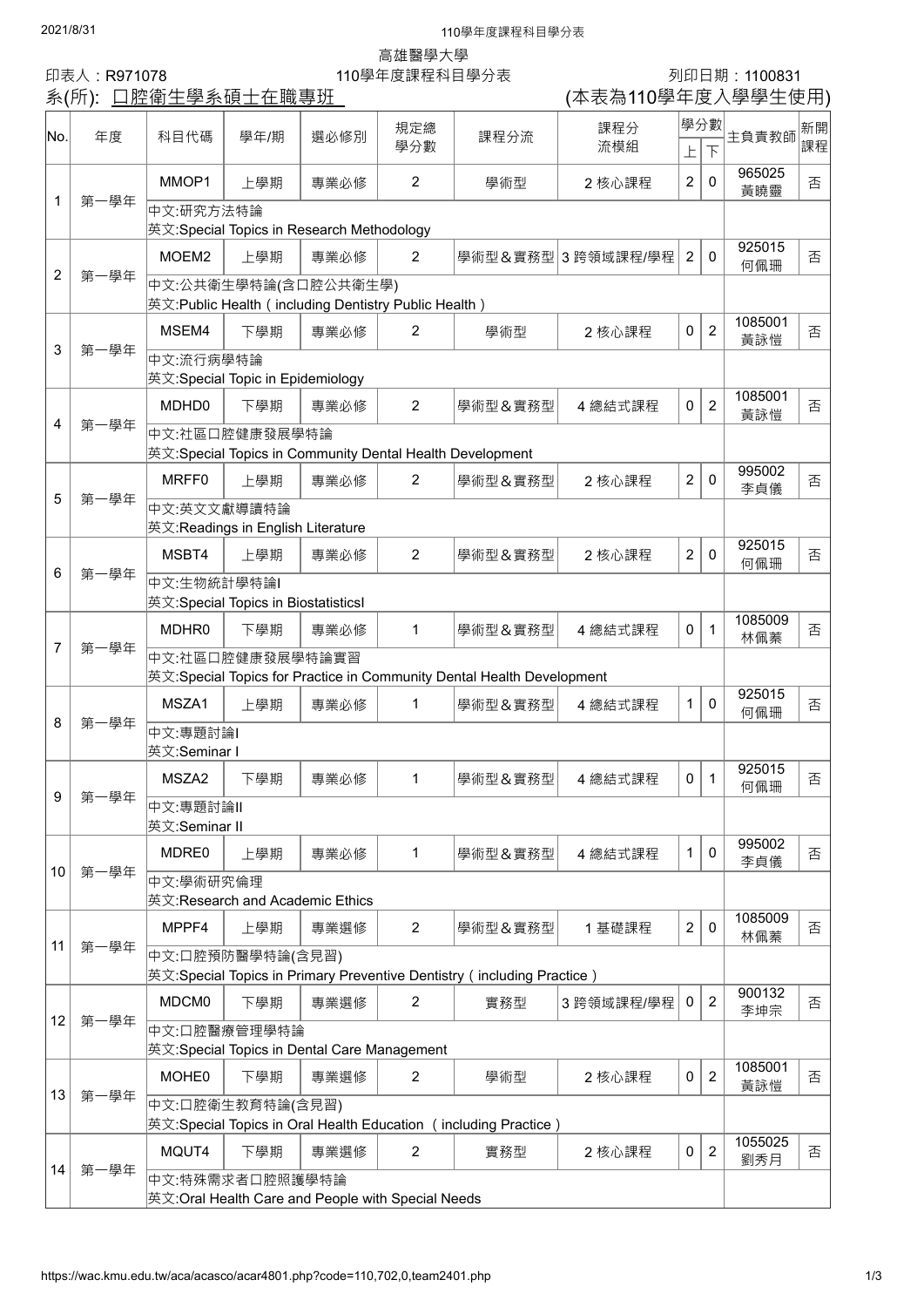## **2021/8/31** 110學年度課程科目學分表

高雄醫學大學

印表人 : R971078 20 110學年度課程科目學分表 20 110學 1109831<br>第(所):口腔衛生學系碩士在職專班 20 110學年度課程科目學分表 20 12 12 12 12 12 14 15 14 15 14 15 14 15 16 1

| 系(所): 口腔衛生學系碩士在職專班 |      |                                                                                                     |      |      |                |      |            |                |                | (本表為110學年度入學學生使用) |    |  |  |
|--------------------|------|-----------------------------------------------------------------------------------------------------|------|------|----------------|------|------------|----------------|----------------|-------------------|----|--|--|
| lNo.               |      |                                                                                                     |      | 選必修別 | 規定總<br>學分數     | 課程分流 | 課程分        | 學分數            |                |                   | 新開 |  |  |
|                    | 年度   | 科目代碼                                                                                                | 學年/期 |      |                |      | 流模組        | 上              | $\overline{F}$ | 主負責教師             | 課程 |  |  |
| 15                 | 第一學年 | MCTT <sub>0</sub>                                                                                   | ト學期  | 專業選修 | $\overline{2}$ | 實務型  | 2 核心課程     | 2              | $\mathbf{0}$   | 1085001<br>黃詠愷    | 否  |  |  |
|                    |      | 中文:長期照護與口腔照護特論<br> 英文:Long Term Care and Oral Health Care                                           |      |      |                |      |            |                |                |                   |    |  |  |
| 16                 | 第一學年 | MSBT3                                                                                               | 下壆期  | 專業選修 | 2              | 學術型  | 2 核心課程     | $\mathbf 0$    | $\overline{2}$ | 925015<br>何佩珊     | 否  |  |  |
|                    |      | 中文:生物統計學特論Ⅱ<br> 英文:Special Topics in BiostatisticsII                                                |      |      |                |      |            |                |                |                   |    |  |  |
| 17                 | 第一學年 | MDMD <sub>2</sub>                                                                                   | 上學期  | 專業選修 | $\overline{2}$ | 實務型  | 3 跨領域課程/學程 | $\overline{2}$ | $\mathbf 0$    | 1055025<br>劉秀月    | 否  |  |  |
|                    |      | 中文:咀嚼吞嚥障礙跨領域整合照護學特論<br> 英文:Special topics on multidisciplinary care of dysphagia                    |      |      |                |      |            |                |                |                   |    |  |  |
|                    | 第一學年 | MDML <sub>0</sub>                                                                                   | 下學期  | 專業選修 | 2              | 實務型  | 3 跨領域課程/學程 | $\mathbf 0$    | $\overline{2}$ | 1085009<br>林佩蓁    | 否  |  |  |
| 18                 |      | 中文:跨領域整合性長期照護學特論<br> 英文:Special topics on multidisciplinary long-term care                          |      |      |                |      |            |                |                |                   |    |  |  |
| 19                 |      | MDAM1                                                                                               | ト學期  | 專業選修 | 3              | 實務型  | 2 核心課程     | 3              | $\mathbf{0}$   | 985019<br>李易蓁     | 是  |  |  |
|                    | 第一學年 | 中文:牙科醫療服務管理議題<br> 英文:Issues of medical management in dental field                                   |      |      |                |      |            |                |                |                   |    |  |  |
| 20                 | 第一學年 | MDEF0                                                                                               | 上學期  | 專業選修 | $\overline{2}$ | 實務型  | 2 核心課程     | $\overline{2}$ | $\mathbf{0}$   | 900132<br>李坤宗     | 是  |  |  |
|                    |      | 中文:牙科醫療機構財務管理(含基本會計)<br>英文:Financial management of dental institutions (including basic accounting) |      |      |                |      |            |                |                |                   |    |  |  |
| 21                 |      |                                                                                                     | 下學期  | 專業選修 | 2              | 實務型  | 2 核心課程     | $\mathbf 0$    | $\overline{2}$ | 925015<br>何佩珊     | 是  |  |  |
|                    | 第一學年 | 中文:牙科醫療服務行銷與策略管理                                                                                    |      |      |                |      |            |                |                |                   |    |  |  |
|                    |      | 英文:Dental service marketing and strategy management                                                 |      |      |                |      |            |                |                |                   |    |  |  |